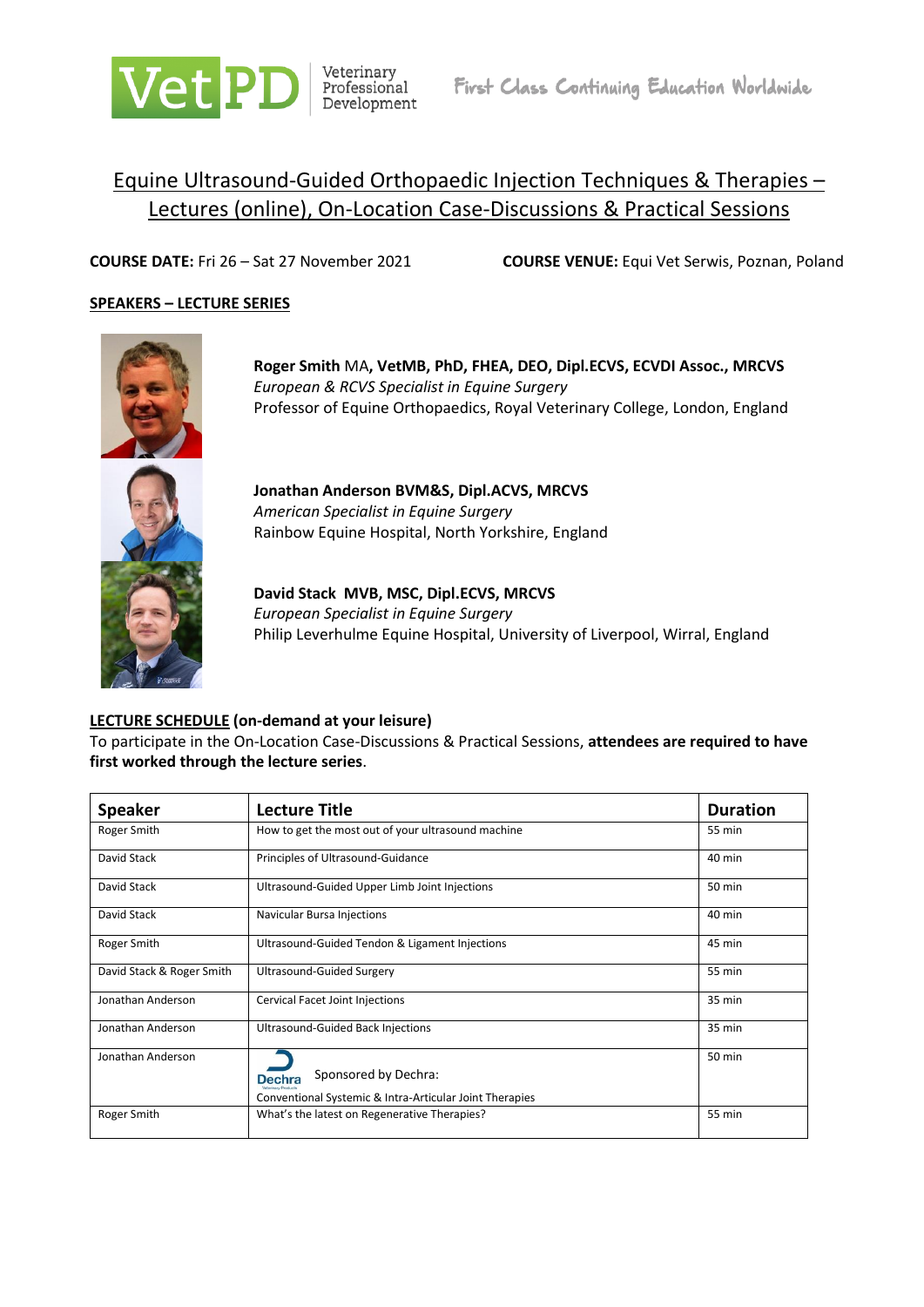

# Equine Ultrasound-Guided Orthopaedic Injection Techniques & Therapies – Lectures (online), On-Location Case-Discussions & Practical Sessions

## **SPEAKERS/INSTRUCTORS – ON-LOCATION CASE-DISCUSSIONS & PRACTICAL SESSIONS**



**Roger Smith MA, VetMB, PhD, FHEA, DEO, Dipl.ECVS, Dipl.ECVSMR, ECVDIAssoc., FRCVS** *European & RCVS Specialist in Equine Surgery* Professor of Equine Orthopaedics, Royal Veterinary College, London, England

**Henk van der Veen DVM, Cert.ISELP** Lingehoeve Diergeneeskunde, Lienden, The Netherlands

**David Stack MVB, MSC, Dipl.ECVS, MRCVS** *European Specialist in Equine Surgery* Philip Leverhulme Equine Hospital, University of Liverpool, Wirral, England

### **ON-LOCATION PROGRAM**

| DAY <sub>1</sub>                   |                                                                                                              |                                  |
|------------------------------------|--------------------------------------------------------------------------------------------------------------|----------------------------------|
| $14:30 - 15:00$                    | <b>Registration &amp; Welcome Coffee</b>                                                                     |                                  |
| $15:00 - 15:10$                    | Course Introduction                                                                                          |                                  |
| $15:10 - 16:10$<br>$16:10 - 17:10$ | <b>PowerPoint Case-Discussions / Q&amp;A Session</b><br><b>PowerPoint Case-Discussions / Q&amp;A Session</b> | Roger Smith<br>Henk van der Veen |
| $17:10 - 17:30$                    | Coffee Break                                                                                                 |                                  |
| $17:30 - 18:30$                    | <b>PowerPoint Case-Discussions / Q&amp;A Session</b>                                                         | David Stack                      |
| $18:30 - 19:30$                    | Wine & Cheese Reception                                                                                      |                                  |